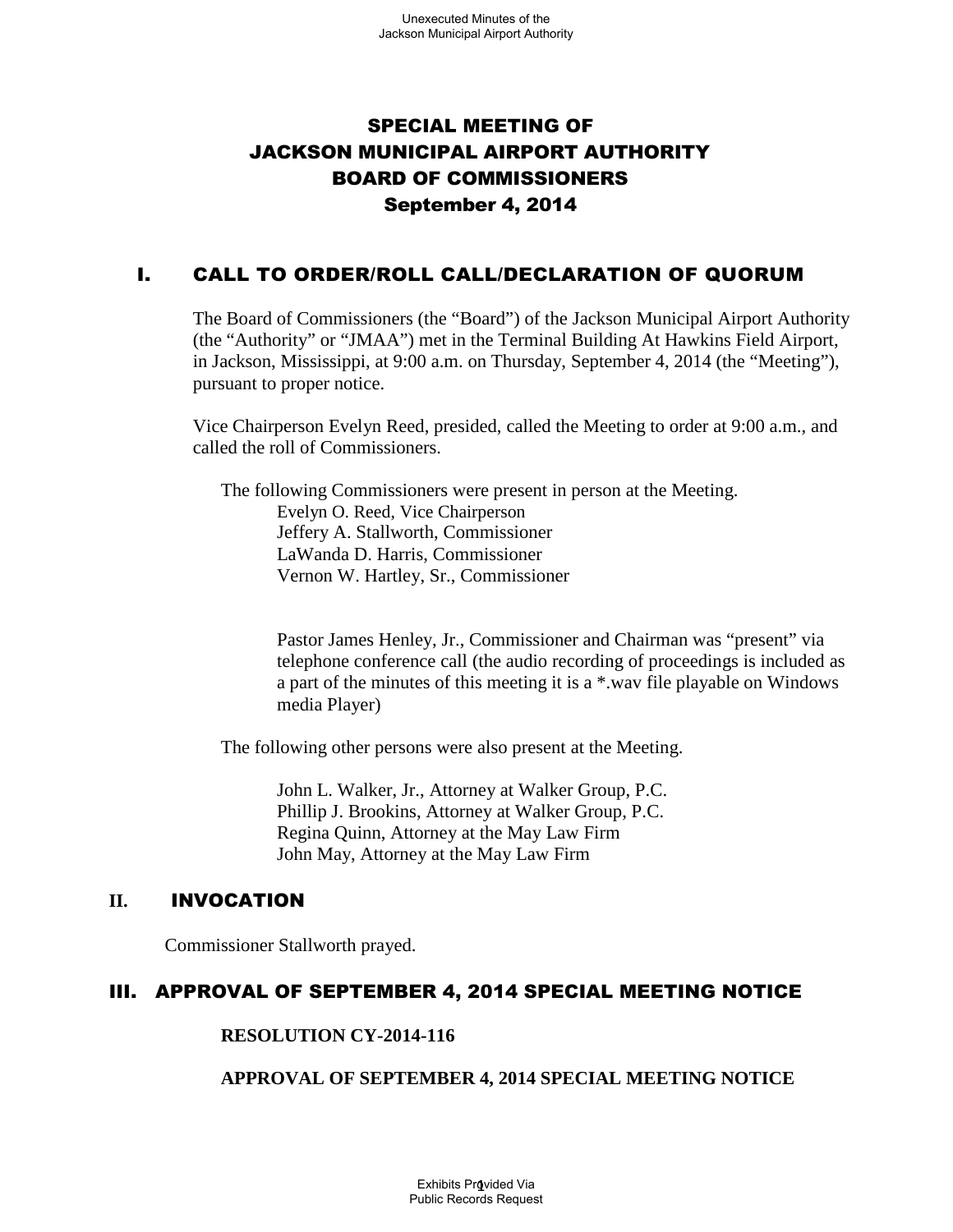Upon motion by Commissioner Stallworth, seconded by Commissioner Hartley, the following resolution was adopted by majority vote of 4-0-1.

**WHEREAS**, Attorney John Walker states that he caused the Notice attached as *Exhibit A* to be posted at the Administrative Office of the Jackson Municipal Airport Authority and at The Terminal Building at Hawkins Field Airport on August 29, 2014;

**RESOLVED**, that the Board hereby approves the posting and content of the Notice of Meeting and directs that it be made a part of the minutes of this meeting as *Exhibit A*.

Yeas: Reed, Stallworth, Harris, Hartley Nays: None Abstain: Henley

September 4, 2014

### IV. PUBLIC COMMENTS

**None**

### V. ACTION ITEMS

#### **OPEN SESSION**

Vice Chairperson Reed moved for the Board to enter a closed session to consider whether to go into an Executive Session to consider personnel matters relating to job performance and professional competence of various incumbent employees. Commissioner Harris seconded the motion and it was by affirmative vote of all Commissioners resolved that the session be closed to all except the attorneys from Walker Group, P.C. and the May Law Firm. (No other persons were present at the meeting.)

#### **CLOSED SESSION**

Vice Chairperson Reed then stated that she requested an Executive Session to consider personnel matters relating to job performance and professional competence of various incumbent employees. Commissioner Hartley so moved with Second by Commissioner Harris and there was a vote of 4-0-1 to enter Executive Session to consider personnel matters relating to job performance and professional competence of various incumbent employees.

#### **OPEN SESSION**

Vice Chairperson Reed then re-opened the Meeting to the public. No other persons were